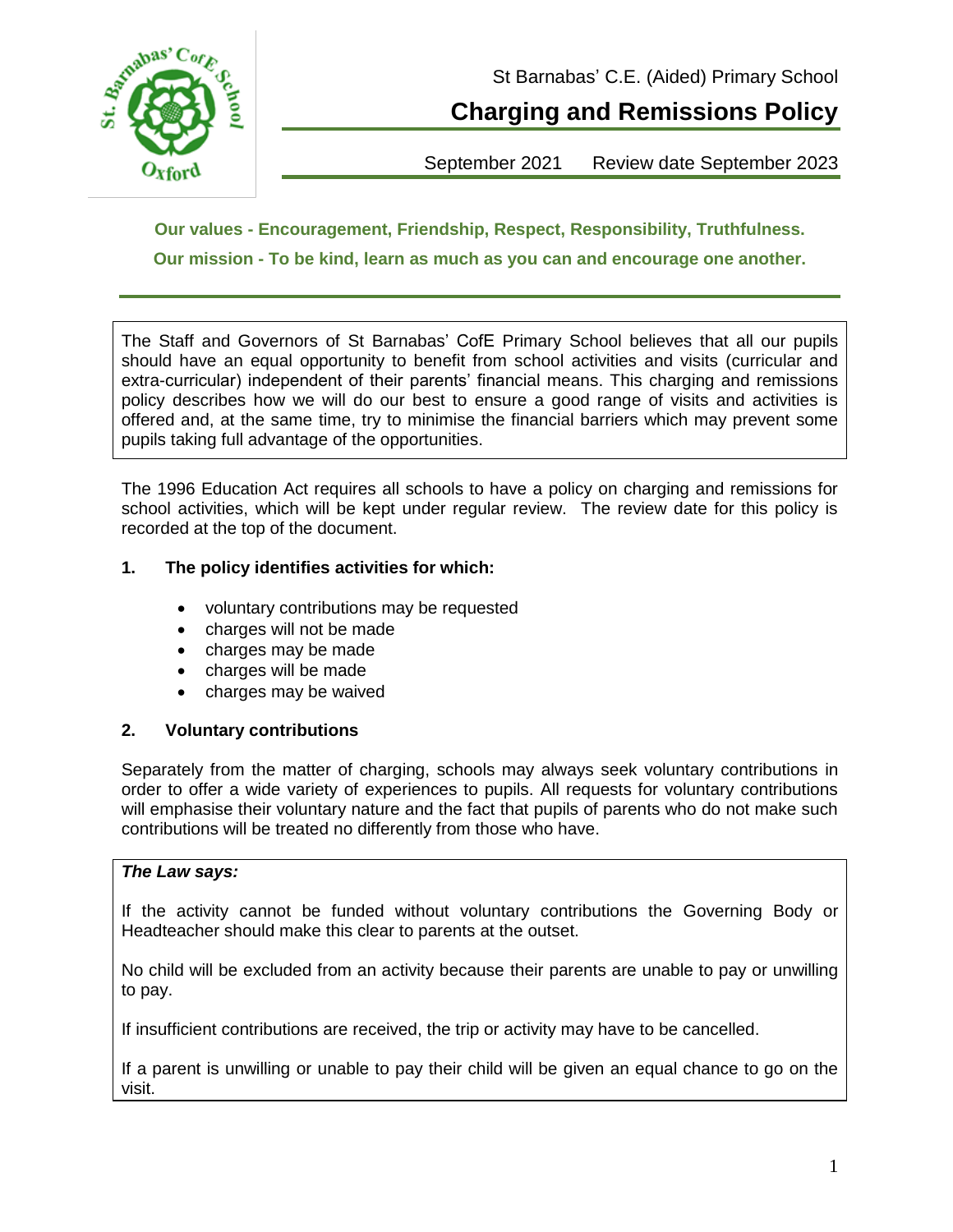# **3. Charges will not be made for**

- 1. An admission application to any state funded school paragraph 1.9 (n) of the 'School Admissions Code 2012' rules out requests for financial contributions as any part of the admissions process
- 2. Education provided during school hours (including the supply of any materials, books, instruments or other equipment);
- 3. Education provided outside school hours if it is part of the National Curriculum, or part of a syllabus for a prescribed public examination that the pupil is being prepared for at the school, or part of religious education;
- 4. Instrumental or vocal tuition, for pupils learning individually or in groups, unless the tuition is provided at the request of the pupil's parent;
- 5. Entry for a prescribed public examination, if the pupil has been prepared for it at the school\*;
- 6. Examination re-sit(s)\* if the pupil is being prepared for the re-sit(s) at the school;
- 7. Transporting registered pupils to or from the school premises, where the local education authority has a statutory obligation to provide transport
- 8. Transporting registered pupils to other premises where the governing body or local authority has arranged for pupils to be educated
- 9. Transport that enables a pupil to meet an examination requirement when he has been prepared for that examination at the school
- 10. Transport provided in connection with an educational visit.
- 11. Supply teachers to cover for those teachers who are absent from school accompanying pupils on a residential trip;
- 12. Education provided on any visit that takes place during school hours
- 13. Education provided on any visit that takes place outside school hours if it is part of the national curriculum, or part of a syllabus for a prescribed public examination that the pupil is being prepared for at the school, or part of religious education

\*If a pupil fails, without good reason, to meet any examination requirement for a syllabus a charge will be made.

# **4. Activities for which charges may be made**

# 1. **Activities outside school hours**

Residential and non-residential activities (other than those listed in Section 3 above) which take place outside school hours, but only if the majority of the time spent on that activity takes place outside school hours (time spent on travel counts in this calculation if the travel itself occurs during school hours). (See below)

# 2. **Residential visits during school hours**

The board and lodging costs (but only those costs) of residential trips deemed to take place during school time, however pupils whose parents are in receipt of certain benefits (see remissions policy below) will be exempt from paying the cost of board and lodging.

# 3. **Music tuition**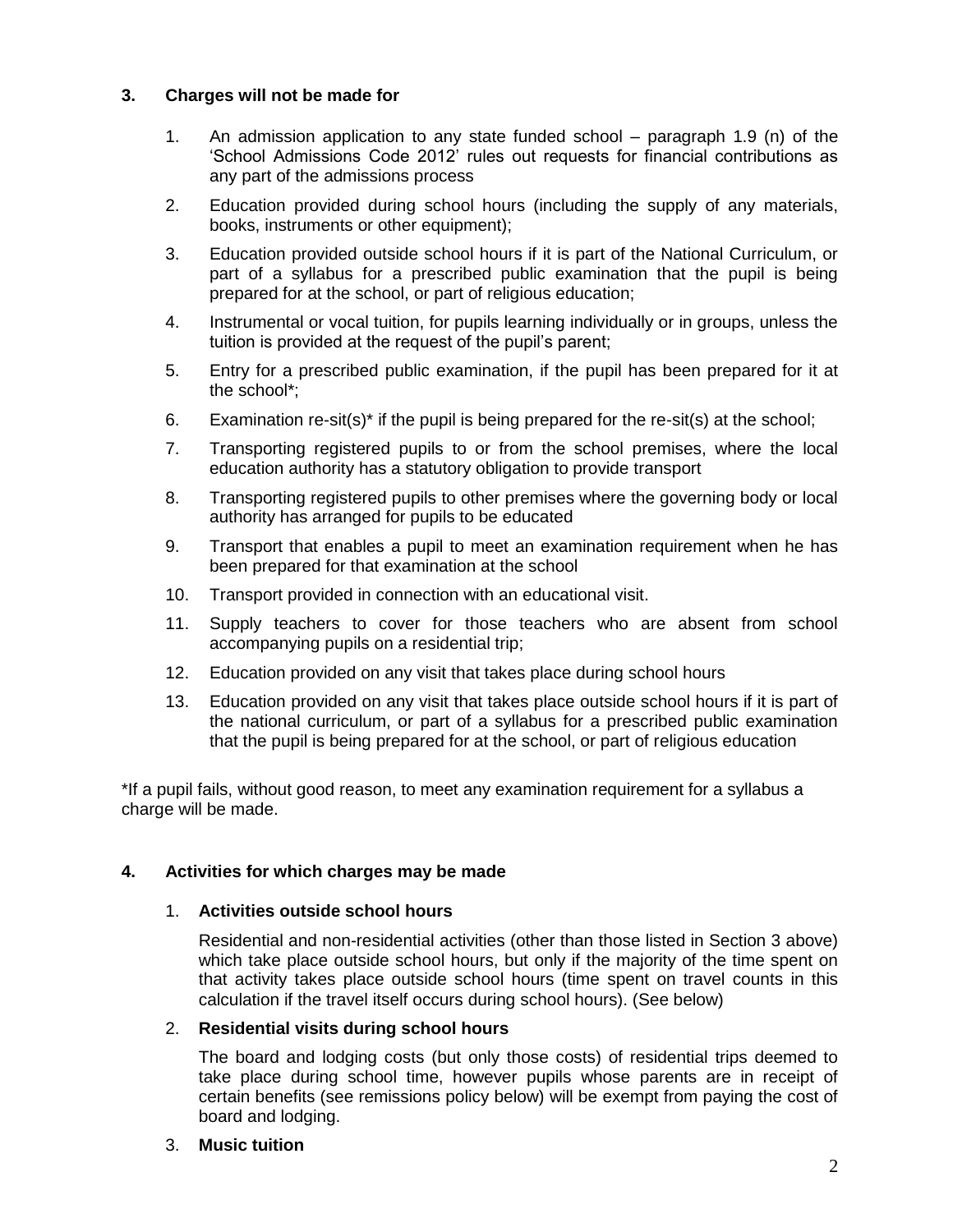Music tuition for individuals or appropriate sized groups of pupils to play a musical instrument or to sing and which is not an essential part of either the National Curriculum or a public examination syllabus for all pupils.

#### 4. **Optional extras**

Activities that can be charged for (with the exception of board and lodging for residential trips) are regarded as 'optional extras'. Charges will not exceed the actual cost (per pupil) of provision Where an optional extra is being provided, a charge may be made for providing materials, books, instruments, or equipment. Optional extras are:

- i) education provided outside of school time that is not:
	- part of the national curriculum;
	- part of a syllabus for a prescribed public examination that the pupil is being prepared for at the school; or
	- part of religious education.
- ii) examination entry fee(s) if the registered pupil has not been prepared for the examination(s) at the school;
- iii) transport (other than transport that is required to take the pupil to school or to other premises where the local authority/governing body have arranged for the pupil to be provided with education);
- iv) board and lodging for a pupil on a residential visit;
- v) extended day services offered to pupils (for example breakfast club, after-school clubs, tea and supervised homework sessions).

# **Is a school visit / residential trip in or out of school time?**

If the number of school sessions on a residential trip is equal to or greater than 50% of the number of half days spent on the trip it is deemed to have taken place during school hours (even if some activities take place late in the evening). Whatever the starting and finishing times of the school day, regulations require that the school day is divided into 2 sessions. A "half day" means any period of 12 hours ending with noon or midnight on any day.

#### **5. Activities this school charges for**

This school will charge for the following activities:

Morning and After School Clubs; Before and After School activities.

Wrap around care for Early Years provision.

For regular activities, the charges for each activity will be determined by the Governing body and reviewed annually. Parents will be informed of the charges for the coming year in July each year.

#### **It is the policy of St Barnabas' CofE Primary School that charges will (or may) be made as indicated below. Parental agreement will be obtained before a charge is made.**

Activities which can be charged for (with the exception of board and lodging for residential trips) are regarded as 'optional extras'. Charges will not exceed the actual cost (per pupil) of provision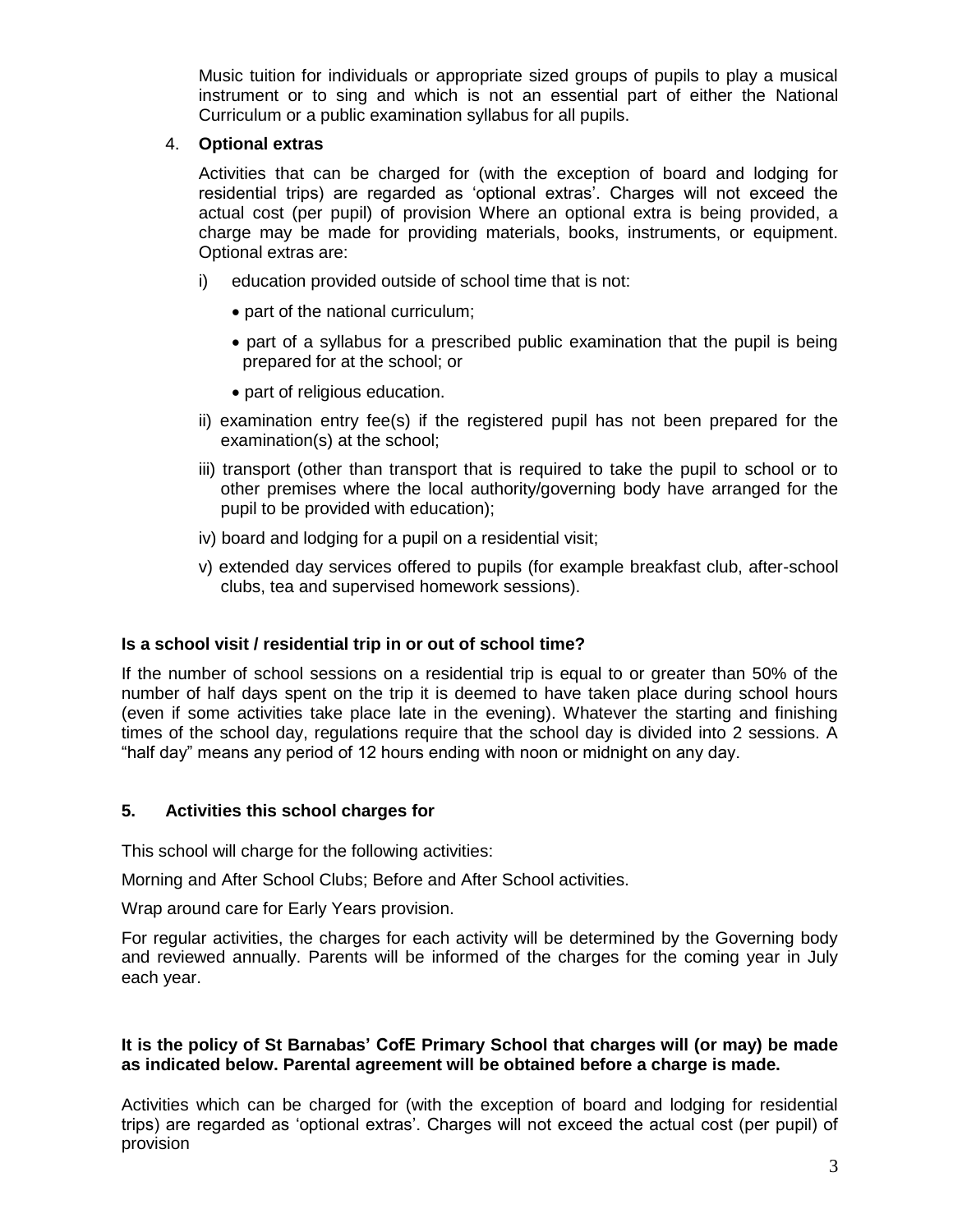| Activity or thing which will or may<br>be charged for                                                                                                                                          | <b>Notes</b>                                                                                                                                                                                                                                                                                                        | <b>Remitted</b><br>available                | or     | help               |
|------------------------------------------------------------------------------------------------------------------------------------------------------------------------------------------------|---------------------------------------------------------------------------------------------------------------------------------------------------------------------------------------------------------------------------------------------------------------------------------------------------------------------|---------------------------------------------|--------|--------------------|
| Charges will/may be made for any<br>materials, books, instruments,<br>or<br>equipment, where the child's parent<br>wishes their child to own them and in<br>connection with the optional extra | Eg. a clay model $-$ a charge<br>to cover the cost of the clay.                                                                                                                                                                                                                                                     | Remission<br>category<br>below)             | B      | for<br>(see        |
| Charges will/may be made for teaching<br>staff engaged under contracts for<br>services purely to provide an optional<br>extra and also non-teaching staff                                      | This includes supply teachers<br>specifically<br>engaged<br>to<br>provide the optional extra and<br>the cost, or an appropriate<br>proportion of the costs for<br>teaching staff employed to<br>provide tuition in playing a<br>musical instrument, or vocal<br>tuition, where the tuition is an<br>optional extra. |                                             |        |                    |
| Charges will/may be made for music<br>tuition                                                                                                                                                  | The cost, or a proportion of<br>the costs, for teaching staff<br>employed to provide tuition in<br>playing a musical instrument<br>or singing, where the tuition<br>is an optional extra for an<br>individual pupil or groups of<br>up to four pupils                                                               | Remission<br>category<br>below)             | B      | for<br>(see        |
| Charges will be made for the board and<br>lodging component of residential trips                                                                                                               | The charge will not exceed<br>the actual cost                                                                                                                                                                                                                                                                       | Remission<br>category<br>category<br>below) | A<br>B | for<br>and<br>(see |
| Charges will be made for certain Early<br>Years provision                                                                                                                                      | Meals,<br>consumables,<br>Eg.<br>additional hours or activities<br>to parents accessing funded<br>hours only.                                                                                                                                                                                                       |                                             |        |                    |
| After School & Morning Clubs<br>Extra-curricular after school clubs                                                                                                                            |                                                                                                                                                                                                                                                                                                                     | Category B                                  |        |                    |

# **5. Remissions**

In order to remove financial barriers from disadvantaged pupils, the governing body has agreed that some activities and visits where charges can legally be made will be offered at no charge or a reduced charge to parents in particular circumstances. This remissions policy sets out the circumstances in which charges will be waived.

# **6. Families qualifying for remission or help with charge**

If remission or help is available in relation to a particular charge it is indicated in the right hand column of the table above. Criteria for qualification for remission are given below.

# **Category A**